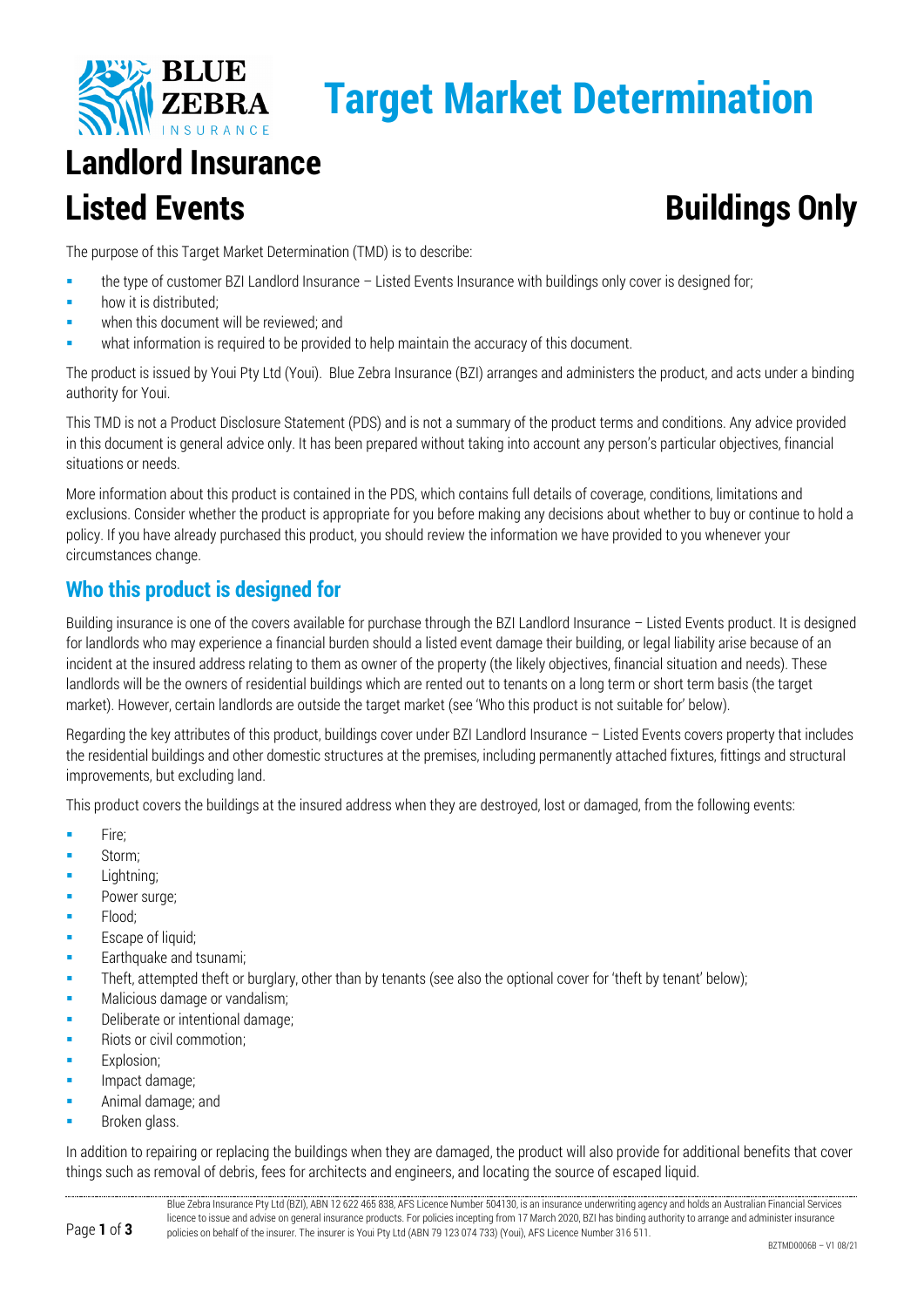

#### **Target Market Determination**

#### **Landlord Insurance – Listed Events, Buildings Only**

The product also provides some additional covers for situations such as when the landlord's keys have been stolen, or where there is electric motor burnout in certain buildings items.

Another key attribute of BZI Landlord Insurance – Listed Events is cover for legal liability. This provides protection to the landlord if they become liable to pay for the death of or injury to unrelated people, or damage to their property, for incidents in relation to them owning the property at the insured address.

There are also some optional covers for purchase to meet more specific objectives, financial situation and needs of landlords. Where included on the policy, these covers are further key attributes of BZI Landlord Insurance – Listed Events:

- (a) **Theft by tenant** designed for landlords who may experience a financial burden from the theft of buildings items by their tenant or a visitor of their tenant. Further, when there is a claim paid for theft by tenant this cover may provide an additional benefit for limited legal expenses that the landlord incurs when seeking to recover from the tenant (or their visitor).
- (b) **Loss of rent** designed for landlords who may experience a financial burden if the property becomes uninhabitable or untenantable and as a result they do not get rental income. For example if there is damage or destruction of the buildings at the insured address, or the tenants are unable to access the property due to damage or destruction at a nearby property.
- (c) **Rent default** designed for landlords who may experience a financial burden if their tenant stops paying the rent that is owed under a long term rental agreement, including if they vacate the property without giving the required notice and leaving unpaid rent, or stop paying rent and refuse to vacate the property.

All the above key attributes make BZI Landlord Insurance – Listed Events cover likely to be consistent with the likely objectives, financial situation and needs of the target market because it provides cover, or the option to add cover, for events that may result in significant damage to the landlord's buildings, or loss of rental income from the property. The product provides coverage for the typical types of domestic structures that landlords expect to be considered part of the insured property. The product also provides coverage for legal liability arising because of incidents at the insured address that the landlord may be liable for given their ownership of the property.

#### **Who this product is not suitable for**

This product is not suitable for landlords whose buildings are:

- **Phonorly maintained and not in an occupiable, liveable condition:**
- **part of a strata title;**
- used as a hotel, motel or bed and breakfast accommodation;
- used as a boarding house or hostel.

#### **Distribution conditions**

BZI Landlord Insurance – Listed Events can only be purchased through an intermediary authorised by BZI. BZI has contractual arrangements with brokers (including their Authorised Representatives) who are appropriately licensed to sell their products, and as part of their licensing these brokers have adequate training to provide this product to their customers. BZI has a range of supervision and monitoring procedures, and provides training and support regarding the process to follow for getting quotes for this product and administering the policies once purchased.

When completing a quote, the BZI processes include a number of questions that enable the collection of information that help to determine if the applicant is within the target market for this product, if we will insure them and their buildings, and for what premium and excess. The customer should always answer these questions accurately and check with their intermediary if they are not sure what a question means.

These conditions make it likely that BZI Landlord Insurance – Listed Events will only be distributed to consumers within the target market for this product because the brokers have knowledge of the policy terms and conditions, and processes are designed to identify instances where a policy is not suitable for the applicant.